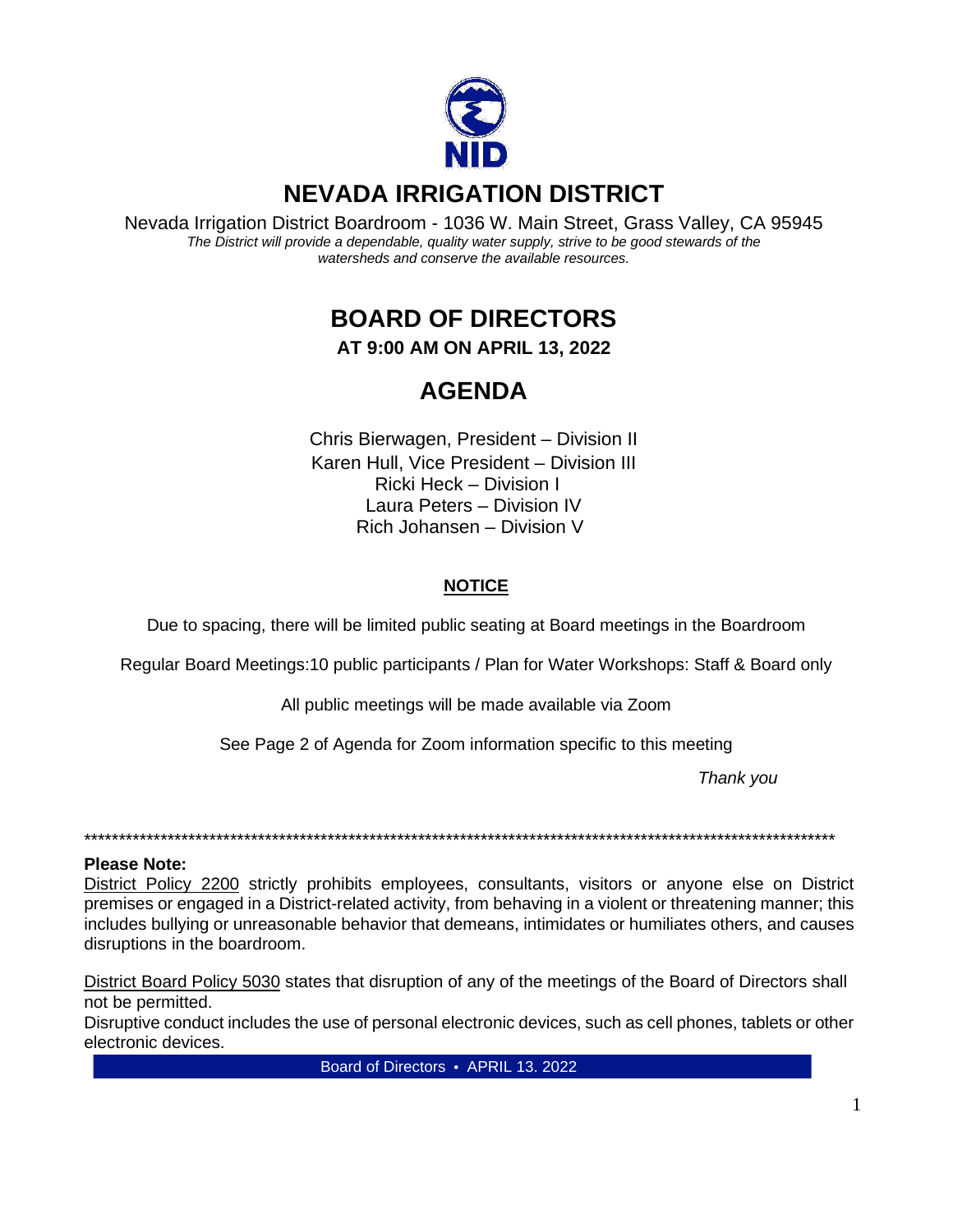### **ZOOM WEBINAR**

To participate via Zoom, click the following to join the webinar: <https://us02web.zoom.us/j/84335094404> To join audio using telephone: (669) 900-6833 or (346) 248-7799 or (253) 215 8782 Webinar ID: **843 3509 4404**

Or One tap mobile: US: +1 669 900 6833 or +1 253 215 8782 or +1 346 248 7799

### **1. STANDING ORDERS**

- Call the Meeting to Order
- Pledge of Allegiance
- Roll Call
- **2. PUBLIC COMMENT ON ITEMS NOT ON THE AGENDA** \*Please limit comments to three (3) minutes per person

#### **3. CONSENT AGENDA**

- 3.A Approve [the Minutes](https://www.nidwater.com/files/8b9e0d159/04132022_BOD_3A.pdf) of the regular meeting on March 9, 2022
- 3.B Approve [the Minutes](https://www.nidwater.com/files/4d34c9106/04132022_BOD_3B.pdf) of the regular meeting on March 23, 2022
- 3.C AB 361 Compliance [Brown Act/Covid-19 Teleconference and Remote](https://www.nidwater.com/files/1107a2969/04132022_BOD_3C.pdf)  [Meeting Requirements:](https://www.nidwater.com/files/1107a2969/04132022_BOD_3C.pdf) Adopt **Resolution 2022-18** - Re-Authorizing Remote Meetings Consistent with AB 361
- 3.D Updates to District Policy 3100 [Budget Amendment Authority Levels:](https://www.nidwater.com/files/9a715e4bb/04132022_BOD_3D.pdf) Adopt **Resolution 2022-19** - Updating Budget Amendment Authority Levels
- 3.E [Self-Generation Incentive Program \(SGIP\) Battery Project \(Project #2520\) -](https://www.nidwater.com/files/84e88722c/04132022_BOD_3E.pdf) Energy [Services Agreement \(ESA\):](https://www.nidwater.com/files/84e88722c/04132022_BOD_3E.pdf)

Approve the fourth ESA with GSR-BTM for a battery storage project at the District's Business Center, authorize the General Manager to execute the appropriate documents, including a Consent to Collateral Assignment and amended and restated ESAs to update and conform terms across all four agreements for the three previously executed ESAs, and continue to provide Staff support to GSR-BTM

3.F [Scotts Flat Powerhouse Hazard Tree Removal:](https://www.nidwater.com/files/8e32a85f3/04132022_BOD_3F.pdf)

Award a contract in the amount of \$127,880 to Ridge Logging, Inc. for the Scotts Flat Powerhouse Hazard Tree Removal Project, and authorize the General Manager to execute the appropriate documents

3.G [Loma Rica Ranch Phase 1 Waterline Extension -](https://www.nidwater.com/files/3807bb490/04132022_BOD_3G.pdf) Conveyance Agreement:

Approve Conveyance Agreement with GVC Property 18, LLC for installation of approximately 9,624 lineal feet of 8-inch pipe, 17 public fire hydrants, one Pressure Reducing Station and all appurtenances to serve Nevada County parcels 035-412-012, 014, & 026 creating 234 new lots

3.H [Warrants, Project and Facilities Report, and Investment Report:](https://www.nidwater.com/files/d2d4cb5fb/04132022_BOD_3H.pdf)

 Ratify the issuance of warrants by receiving and filing the check registers, Project and Facility Report, and Investment Transaction Report for the period March 5 to March 18, 2022

Board of Directors • APRIL 13. 2022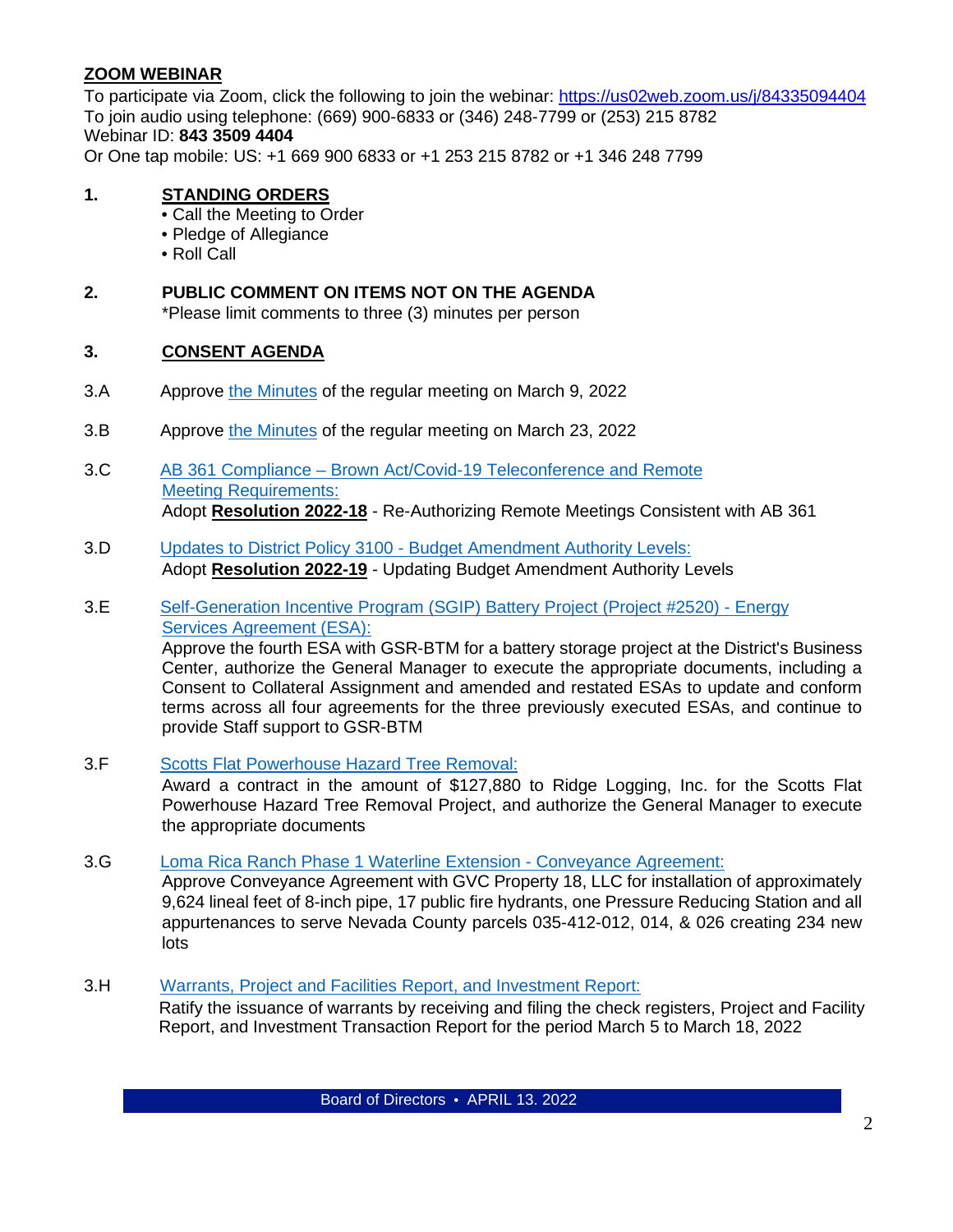## **4. GENERAL ORDERS**

General Orders include those items of regular District business which have not been referred to a Board committee and which will be presented with a recommendation or for consideration by the General Manager or District staff.

4.A [Hemphill Diversion Structure Fish Passage Project \(#7032\) – Participating Special Entity](https://www.nidwater.com/files/9273bfd2f/04132022_BOD_4A.pdf) [Agreement:](https://www.nidwater.com/files/9273bfd2f/04132022_BOD_4A.pdf)

Approve participation in the Placer County Conservation Program as a Participating Special Entity for the Hemphill Diversion Structure Fish Passage Project, and authorize the General Manager to execute a Participating Special Entity Agreement with the Placer Conservation Authority

4.B [Job Descriptions and Staffing Changes:](https://www.nidwater.com/files/7a722e3f4/04132022_BOD_4B.pdf)

Adopt **Resolution 2022-21** – Job Description and Staffing Changes, approving the addition of two job descriptions, the addition of one full-time equivalent Administrative Analyst I/II to the Hydroelectric Department, and the deletion of one full-time equivalent Management Assistant to the Hydroelectric Department upon vacancy of the position

4.C [Position/Compensation Schedule - 2022 and Requirement for Publicly Available Pay](https://www.nidwater.com/files/737dc31c1/04132022_BOD_4C.pdf)  [Schedule:](https://www.nidwater.com/files/737dc31c1/04132022_BOD_4C.pdf)

Adopt **Resolution 2022-22** - 2022 Position/Compensation Schedule, effective April 13, 2022

## 4.D [Squirrel Creek Siphon Replacement Project \(Project #2624\):](https://www.nidwater.com/files/85feaba4c/04132022_BOD_4D.pdf)

Adopt **Resolution No. 2022-23** - Squirrel Creek Siphon Replacement Project, approving an amendment to the 2022 Annual Budget that includes the following:

- The approval of a new Capital Improvement Project, the Squirrel Creek Siphon Replacement Project for a total cost not to exceed \$800,000
- A transfer of \$800,00 from the unassigned balance of Fund 10 to Fund 15

### 4.E [Repealing Declaration of Emergency of COVID-19:](https://www.nidwater.com/files/8a132de32/04132022_BOD_4E.pdf) Adopt **Resolution No. 2022-24** repealing the March 26, 2020 Declaration of Emergency for COVID-19 and direct the General Manager to take appropriate actions to implement this **Resolution**

- 4.F [Establishing District Policy Ad Hoc Committees:](https://www.nidwater.com/files/cf18ba635/04132022_BOD_4F.pdf) Provide feedback regarding proposed draft District Policy 5300 – Ad Hoc Committees
- 4.G [District Policy 5040 Board Actions and Decisions:](https://www.nidwater.com/files/9fe5b387b/04132022_BOD_4G.pdf) Provide input regarding proposed modifications to District Policy 5040 - Board Actions and **Decisions**

## **5. GENERAL MANAGER'S REPORT:**

The General Manager will provide a report on current activities within the District of interest to the public and the Board. Items to be discussed by the General Manager will be conditions of current water supply and water sales, legislative or regulatory items of interest not yet requiring action, and public affairs activities occurring within the District directly or indirectly involving District operations.

#### **6. BOARD OF DIRECTORS ITEMS / REPORTS:**

Directors may provide brief reports on meetings, conferences, and seminars attended by the Directors of interest to the District and the public. Directors may also report on community comments and activities of interest.